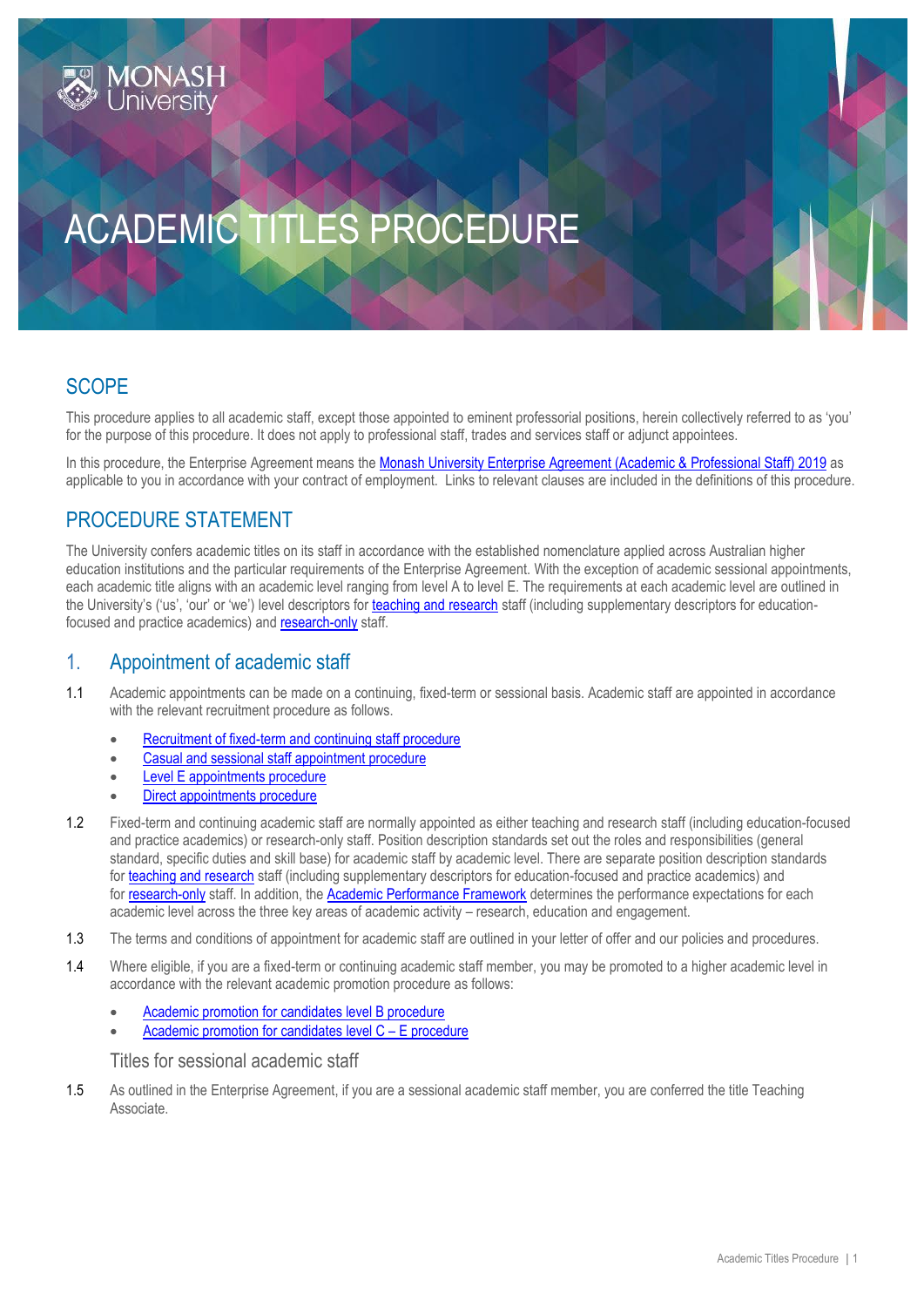#### Titles for teaching and research staff

1.6 The following titles are conferred on teaching and research staff when appointed or promoted to the following academic levels in accordance with the [teaching and research position classification standards](http://www.intranet.monash/hr/tools-and-resources/manager-resources/recruitment-and-appointments/categories/academic/teaching-research) and the relevant academic performance framework for that level.

| Level | Teaching and research     | Education-focused                       | Practice                       |
|-------|---------------------------|-----------------------------------------|--------------------------------|
|       | <b>Assistant Lecturer</b> |                                         |                                |
|       | Lecturer                  | Lecturer (Education-focused)            | Lecturer (Practice)            |
|       | Senior Lecturer           | Senior Lecturer (Education-focused)     | Senior Lecturer (Practice)     |
|       | Associate Professor       | Associate Professor (Education-focused) | Associate Professor (Practice) |
|       | Professor                 | Professor (Education-focused)           | Professor (Practice)           |

#### Titles for research-only staff

1.7 The following titles are conferred on research-only staff when appointed or promoted to the following academic levels in accordance with the [research-only position classification standards](http://www.intranet.monash/hr/tools-and-resources/manager-resources/recruitment-and-appointments/categories/academic/research-only) and the relevant academic performance framework for that level.

| Level | Research-only                                   |
|-------|-------------------------------------------------|
|       | Research Assistant or Research Fellow (Level A) |
|       | Research Fellow (Level B)                       |
|       | Senior Research Fellow                          |
|       | Associate Professor (Research)                  |
|       | Professor (Research)                            |

- 1.8 Recipients of the following research grants will be appointed at Level E and conferred the title Professor (Research):
	- ARC Laureate
	- ARC Discovery Outstanding Researcher Award (DORA) Step 3
	- ARC Future Fellows Level 3
	- NHMRC Senior Principal Research Fellow
	- Such as other grants as determined by the Provost and provided the conferral is consistent with the conditions of the grant.

## 2. Breach of procedure

2.1 We treat any breach of our policies or procedures seriously. We encourage reporting of concerns about non-compliance and manage compliance in accordance with the applicable Enterprise Agreement or contract terms.

## **DEFINITIONS**

| Academic Performance<br>Framework | A framework that articulates high level expectations for academic performance adopting a consistent<br>approach across the three categories of Research, Education and Engagement, against which all<br>academic performance will be measured. Further information is available on the Academic Performance<br>Framework website. |
|-----------------------------------|-----------------------------------------------------------------------------------------------------------------------------------------------------------------------------------------------------------------------------------------------------------------------------------------------------------------------------------|
| <b>ARC</b>                        | The Australian Research Council.                                                                                                                                                                                                                                                                                                  |
| Education-focused                 | A sub-category of teaching and research employment for academic staff whose primary role is to<br>provide a high standard of learning and teaching, educational design and delivery and educational<br>leadership.                                                                                                                |
| <b>Enterprise Agreement</b>       | The Enterprise Agreement means the Monash University Enterprise Agreement (Academic & Professional<br>Staff) 2019 as applicable to the staff member in accordance with their contract of employment. Clauses<br>relating to this procedure include:                                                                               |
|                                   | Monash University Enterprise Agreement (Academic and Professional Staff) 2019<br>Clause 16 - Mode of Employment<br>$\bullet$                                                                                                                                                                                                      |